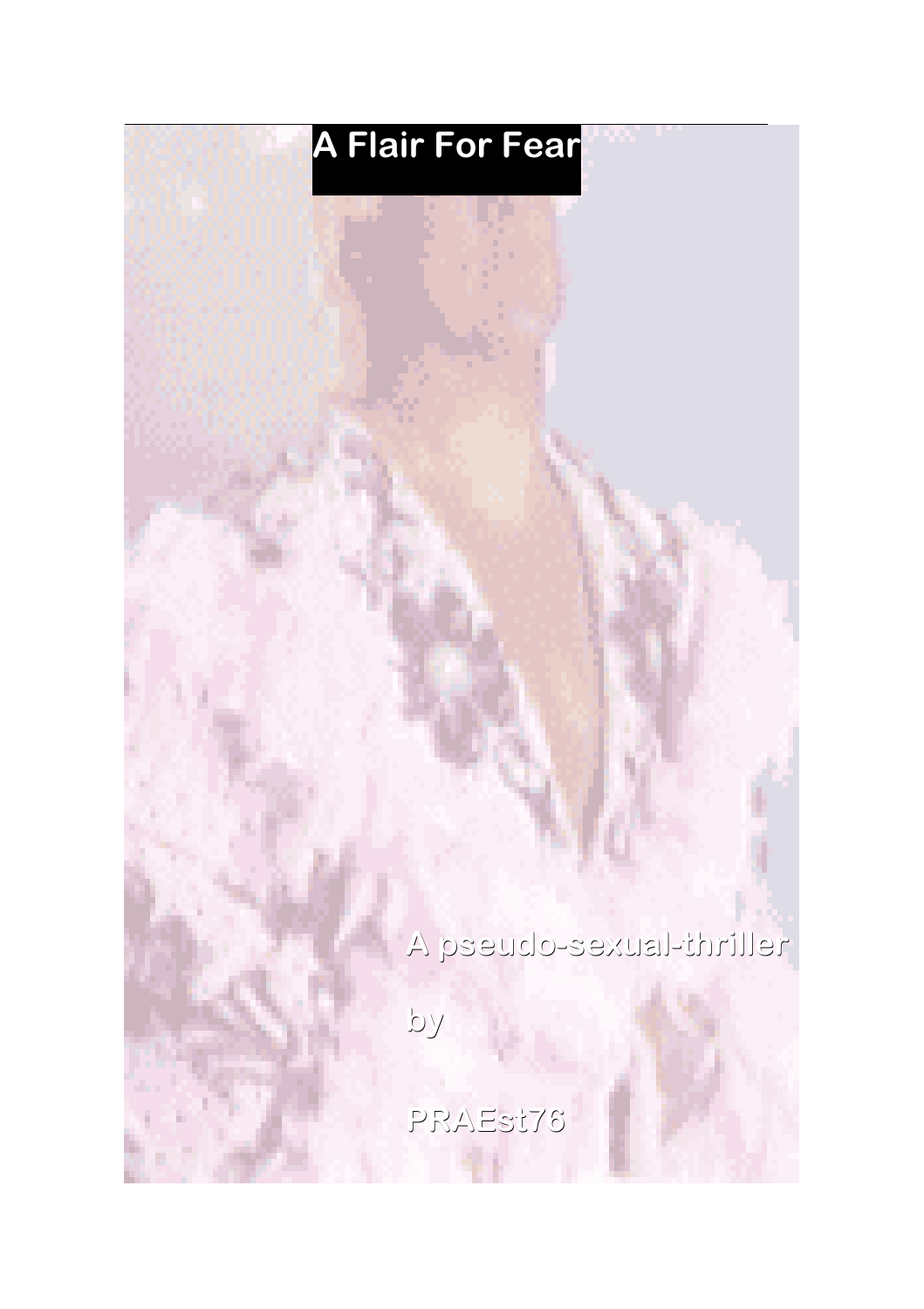**I slept in. I didn't mean to. I had jobs to do, important jobs. For important people. But I slept in.** 

**Because I'm an idiot.**

**I found myself scratching when I awoke and while showering I examined the rash, has it gotten bigger? Looks like it might have. Would help if i didn't scratch. Would help if I could be tied down at night. My skin is so bad. Despite my efforts to treat it I always seem to have at least one bad patch. It's embarrassing. Looks disgusting. Makes me feel disgusting.**

**Breakfast. Toast. Glass of water. No juice. Can't drink the coffee anymore. Makes me irritable.**

**Jobs today. Got recommended by a friend to a celebrity. A famous 'professional wrestler'. Guy by the name of Ric 'Nature Boy' Flair. Never heard of him. Can't stand that crap. Wanted me to come over and have a look at his system. I said I'd be over this morning. In about 20 minutes. I'll not make it. He lives in the hills. He might be OK. Sounded OK on the phone. Not like a 'nature boy' at all. I mean, what kind of name is Nature Boy? Sounds so freakin' gay.**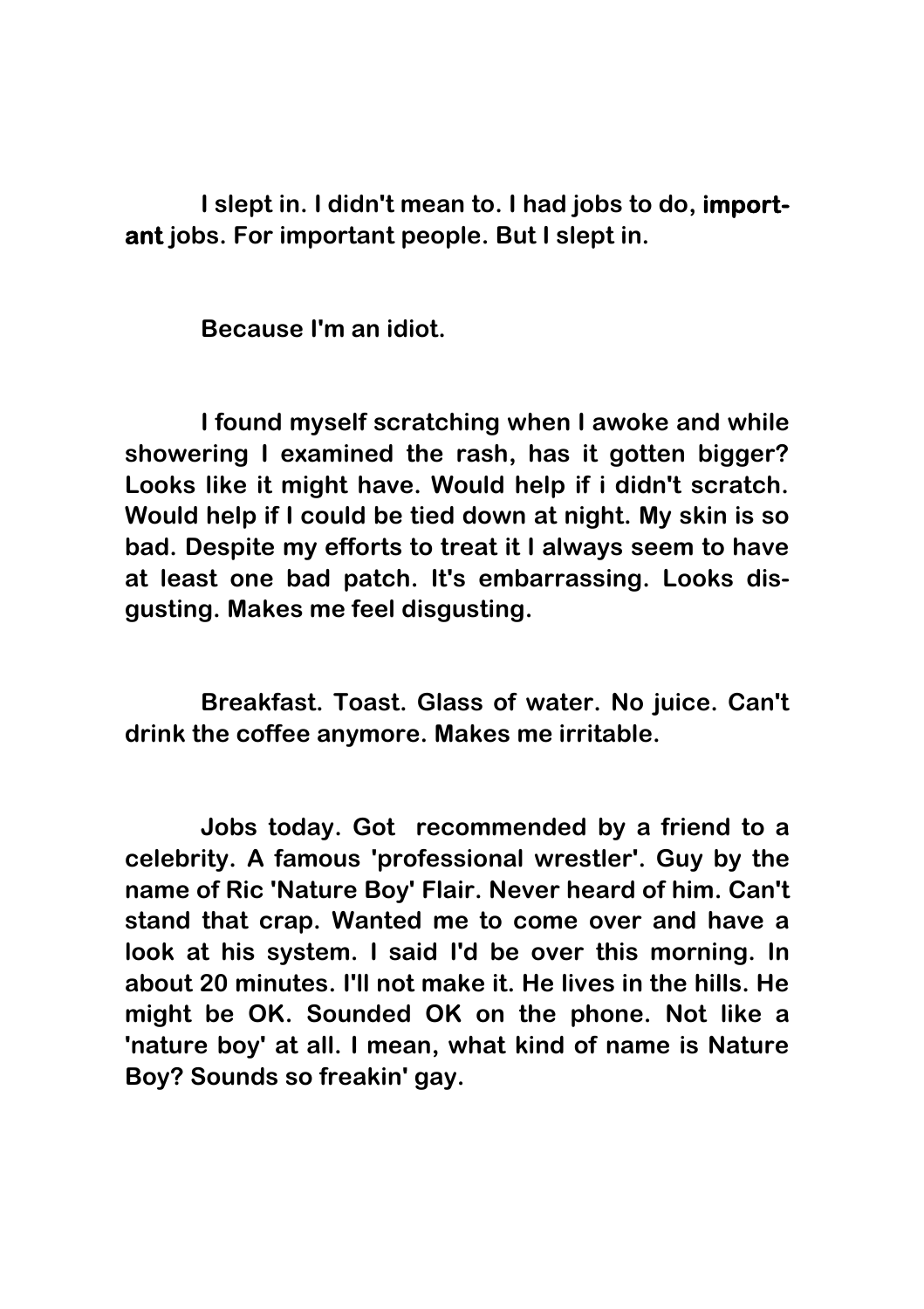**It took me forty minutes. Big house. Looked nice. Statue in the drive-way. Michaelangelo's David, or rather a close approximation. I rang the doorbell and waited. After a minute someone came and answered. The door opened to reveal a large guy. Peroxide hair, crisp with hair spray. He grinned at me with big white teeth from a heavily tanned face with eyes that made me feel immediately uncomfortable with their glare. He was dressed in a pink dressing gown complete with ruffs and sequins and feathers. Oh lord. I wish I'd stayed in bed.**

**He grinned at me and then opened his mouth as if to speak. What came out was:**

**"Whoww!"**

**Which was more of a yell than a statement. He followed it with another grin.** 

**Oh fuck.**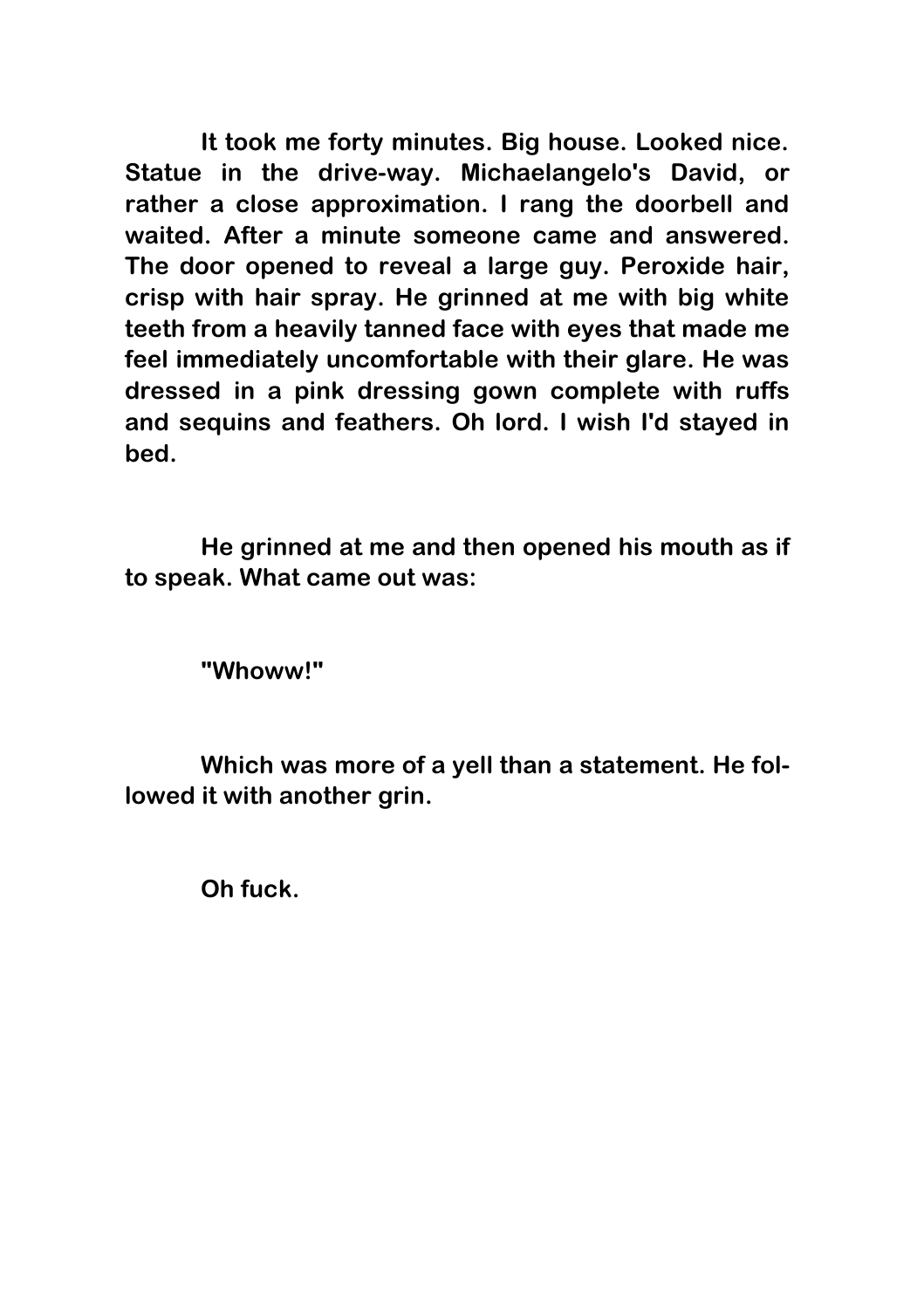**I stood there. Rooted to the spot. Right now I'd like to have been comatose in bed. With loved ones and <sup>a</sup> doctor wondering why I wouldn't wake. My mom would sob and worry that I was going to slip away. The doctor would talk about how it might be best to move me into specialist care until I came out of it, if I came out of it, but my mother would want me taken to her home where she would look after me.**

**"You said you would be here 20 minutes ago!"**

**"Yeah, I know, I'm sorry. Traffic was murder."** 

**No it wasn't.**

**"Yeah, ok. That's fine, C'mon in and I'll show you what I want doin'."**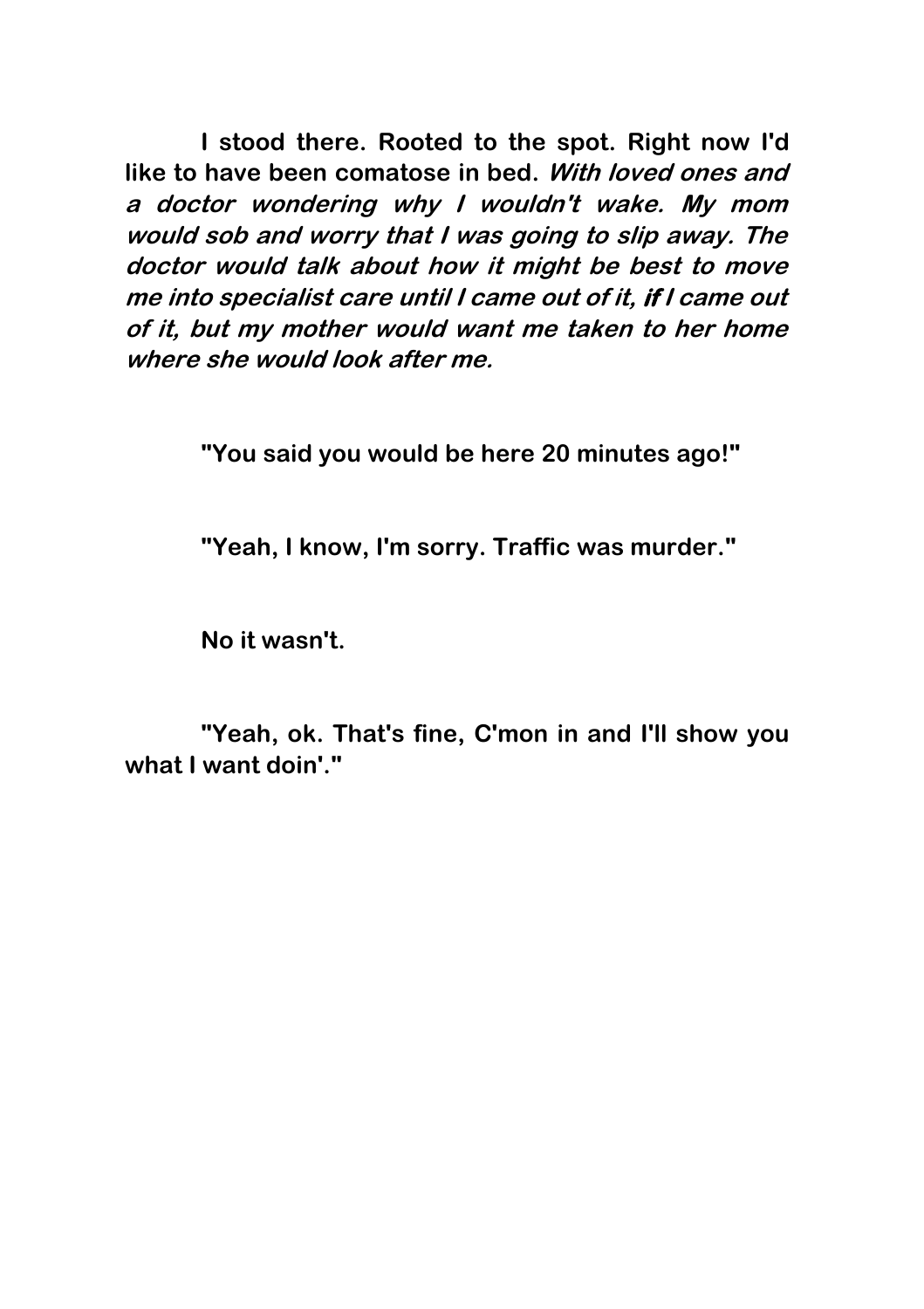**Despite an invisible silent audience screaming at me to -stay where I was or run away just DON'T go inside- I did. After an almost imperceptible pause. Large Lobby. Checked tiles. Doorways stretching off to both sides. The rear opened to a patio and stairways swept up from either side to a landing above. Low chaise longues lay scattered around as well as huge fur rugs and a ornate bar to one side. A massive Leopard skin, head attached, lay in the centre. It stared at me disapprovingly. I walked into the middle of the hige room sheepishly and looked around at all this. I considered making some sort of complimentory but noncommital statement when I heard the click from behind as Ric Flair had closed and locked the front door...**

**Lying at home on my bed, sprawled under the covers. Deep in fever. Room dark, curtains drawn. Would anyone care if I lived or died here? Would they find my body in days? Or weeks?**

**... why did he lock the door? Why would he need to lock the door? I could come up with reasons, legitimate un-scary reasons but I doubt any would satisfy me.**

**"Whoww!"**

**I slowly turned around to face the guy. He stood against the door, hand still on the handle. Other hand on his hip. Huge fucking grin on his face. Oh. My. God.**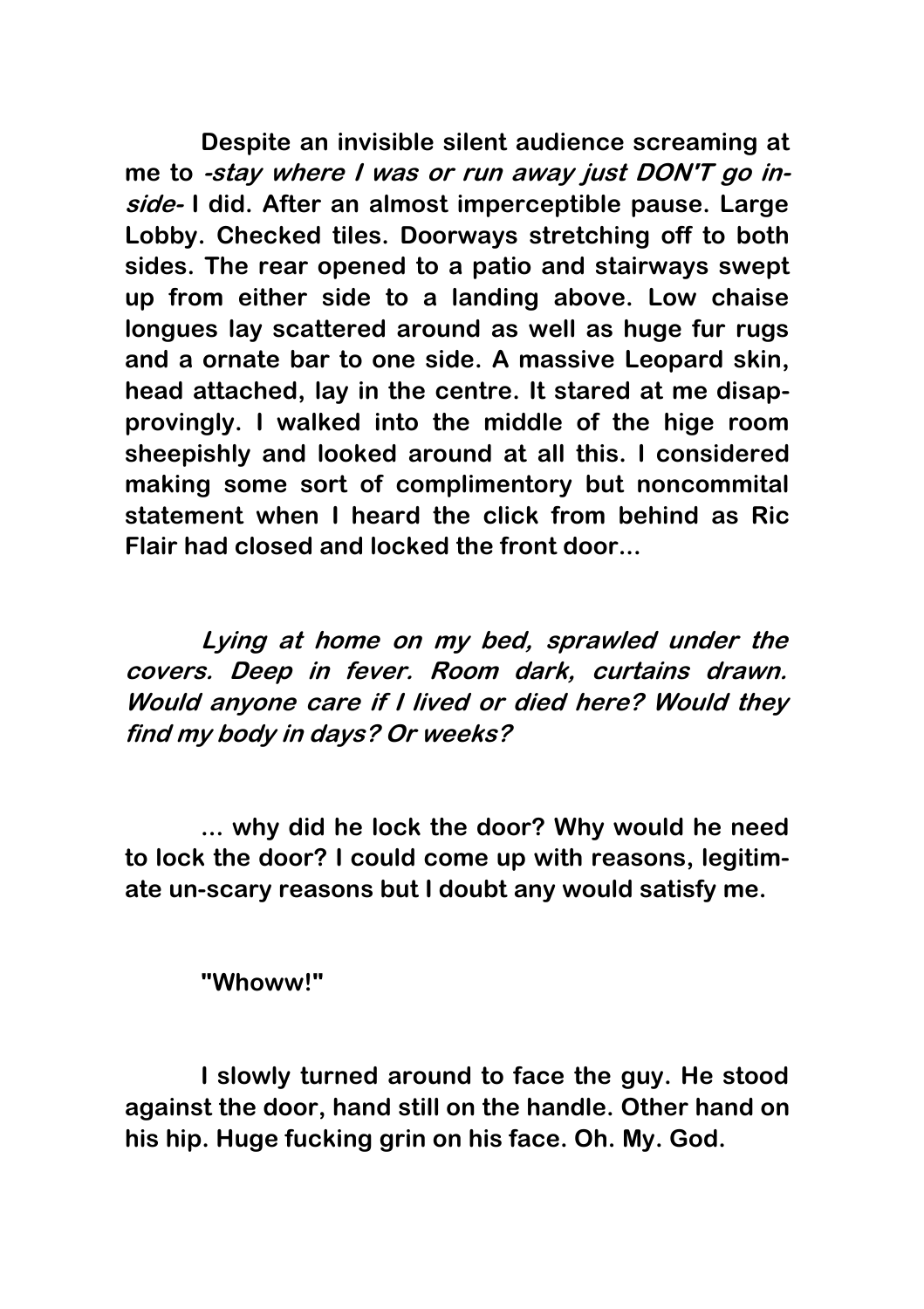**"So what's your name again? Hey, never mind. Names are unimportant. I've got a present for you. It's under my gown. Do you want to see it?"**

**I tried to speak. It was proving more difficult than usual. His smile was the most frightening thing I'd ever seen.**

**"Heh... Only messing with ya. You ok?"**

**I laughed nervously. "Erm, yeah. You had me there for a minute."**

**"Do you wanna drink?" he gestured as he strode toward the bar. I noticed that the front door was still locked.**

**"Oh no... no... I'm driving."**

**"Oh that's no problem. I can have my man drive you home."**

**He poured himself a gin and tonic.**

**"I've er... I've got another job today. I wouldn't want to show up tipsy."**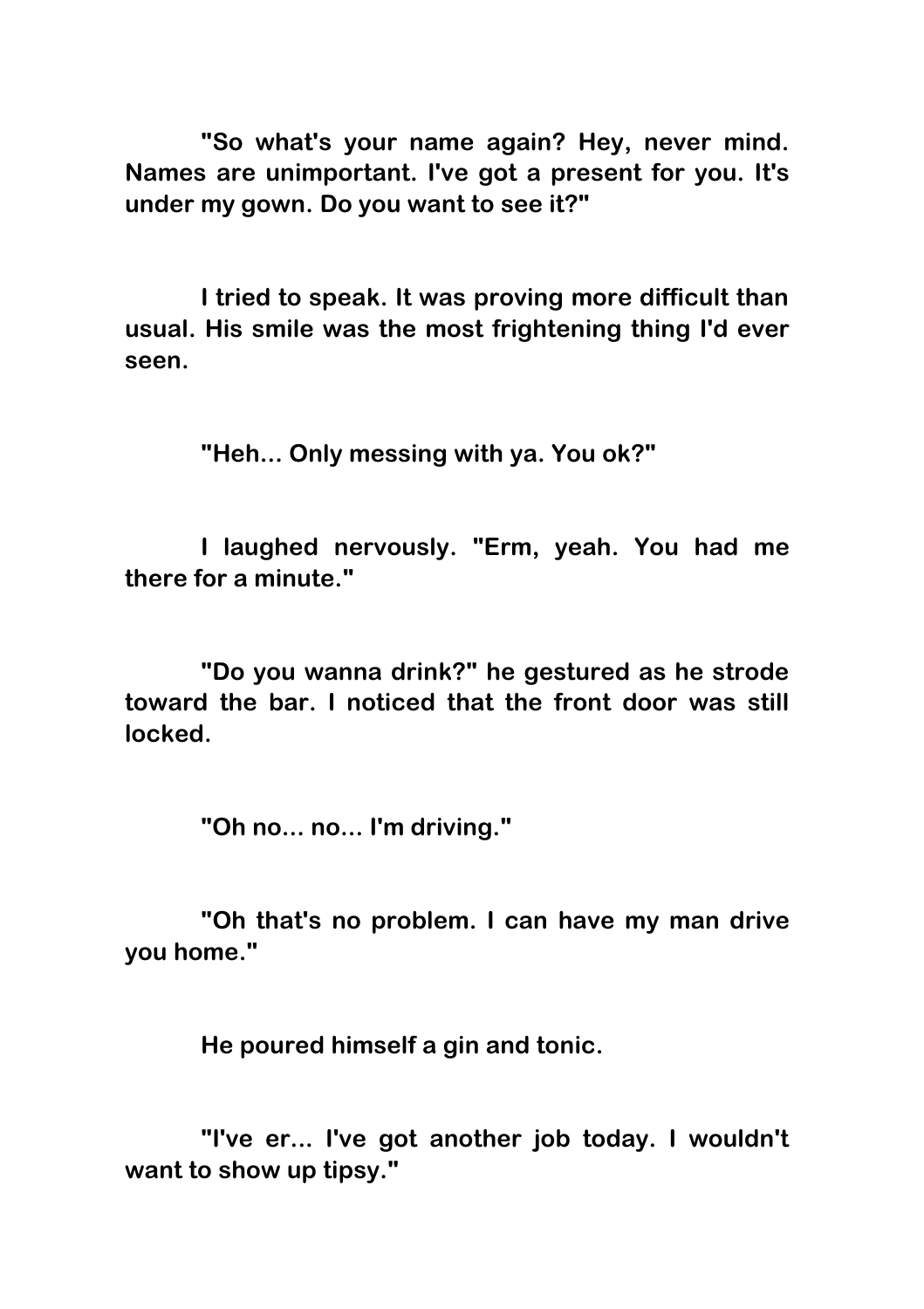**He grinned and sipped his G'n'T. "I could pay you enough to give me your exclusive attention today."**

**At home. Lying in bed. The world outside evaporated by the death ray that for some inexplicable reason left me alive. Alone on earth. The last human. Lying alone in his bed in the morning. Curtains drawn. Life dedicated to the act of being alone, safe, from humans and their... ways.**

**"Well... erm.. I wouldn't want to impose."**

**He just grinned again. I suddenly became aware that I needed to pee now. This was truly the worst day of my life already.**

**"Tell me, have you ever wrestled?"**

**I gulped. Visibly. Audibly. "I need to go to the bathroom."**

**"Don't we all?" He sipped his drink again, then smiled. "Upstairs, third door on the left. I'll fix you a drink while you are gone. What would you like?"**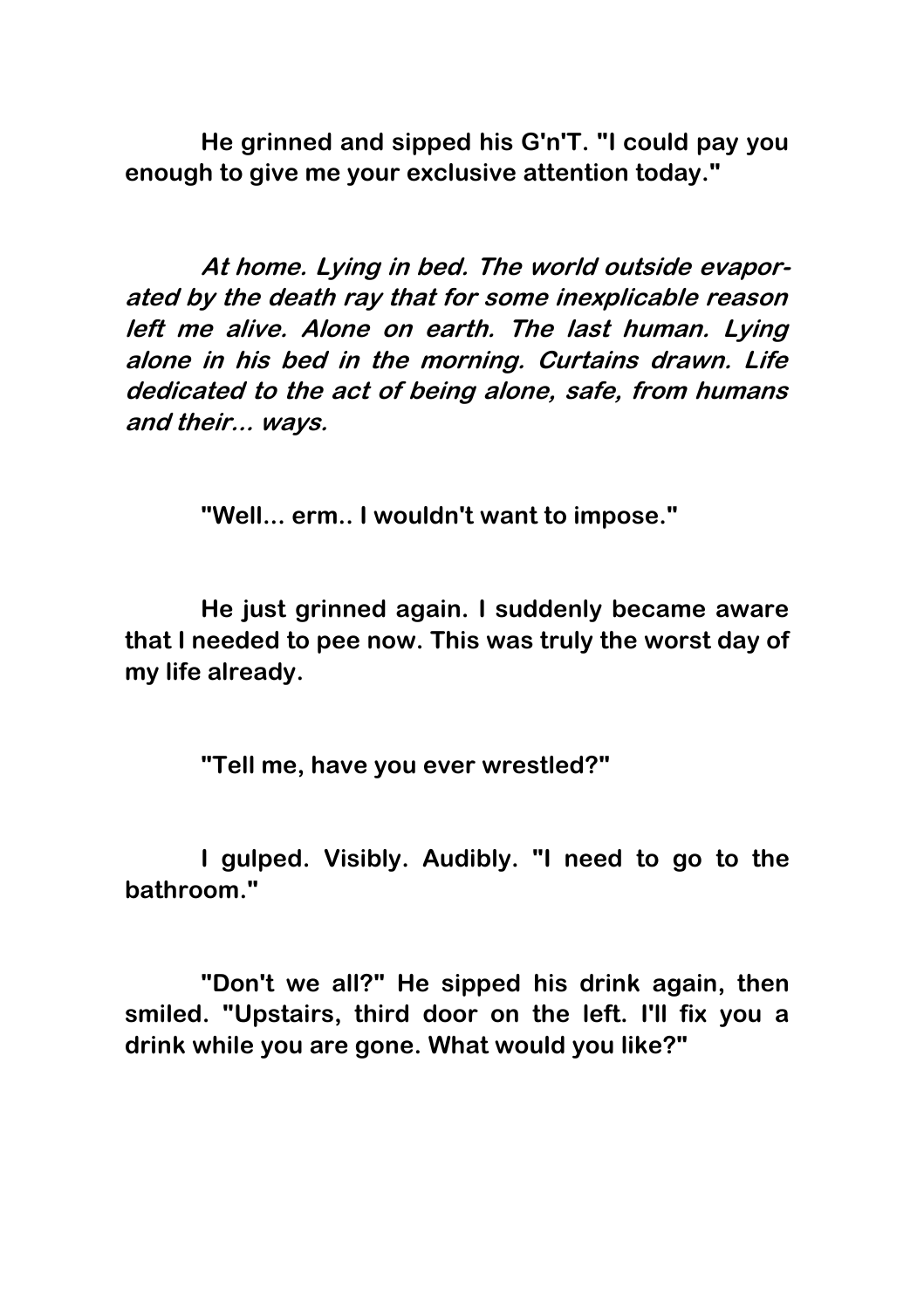**"Oh no, really I should get to work. See what you want done to me... I mean, see what you need doing... erm..."**

**"I insist! What will it be? Drinks! Let's be friends. I can't work with people who aren't friends."**

**"I erm. I'll have a whiskey if you've got it." I'd like a bottle. I'd like it now so I can take it with me to the bathroom and drink it. Then hit myself over the head with it. If that didn't take me out of the world I'm sure I could use the broken glass to slash my wrists.**

**"Sure. Enjoy yourself... and don't forget to wash your hands" He grinned evilly and then turned back to fixing some drinks.**

**I almost stumbled walking up those stairs. Thick Shag everywhere. By the time I got to the third door I was visibly shaking. I entered then closed the door behind me. No lock. Oh god. I put my back to the door. The room was pink. In the corner was a huge tub. The kind meant for multiple people. Or at least two large men. The toilet was ceramic with gold fittings. Very much typical of the motif of this place. What wasn't pink was gold. Like the rugs and the wall borders here. I nervously relieved myself. Then flushed and washed my hands. I took some water and splashed my face, and rubbed cool water on the back of my neck.**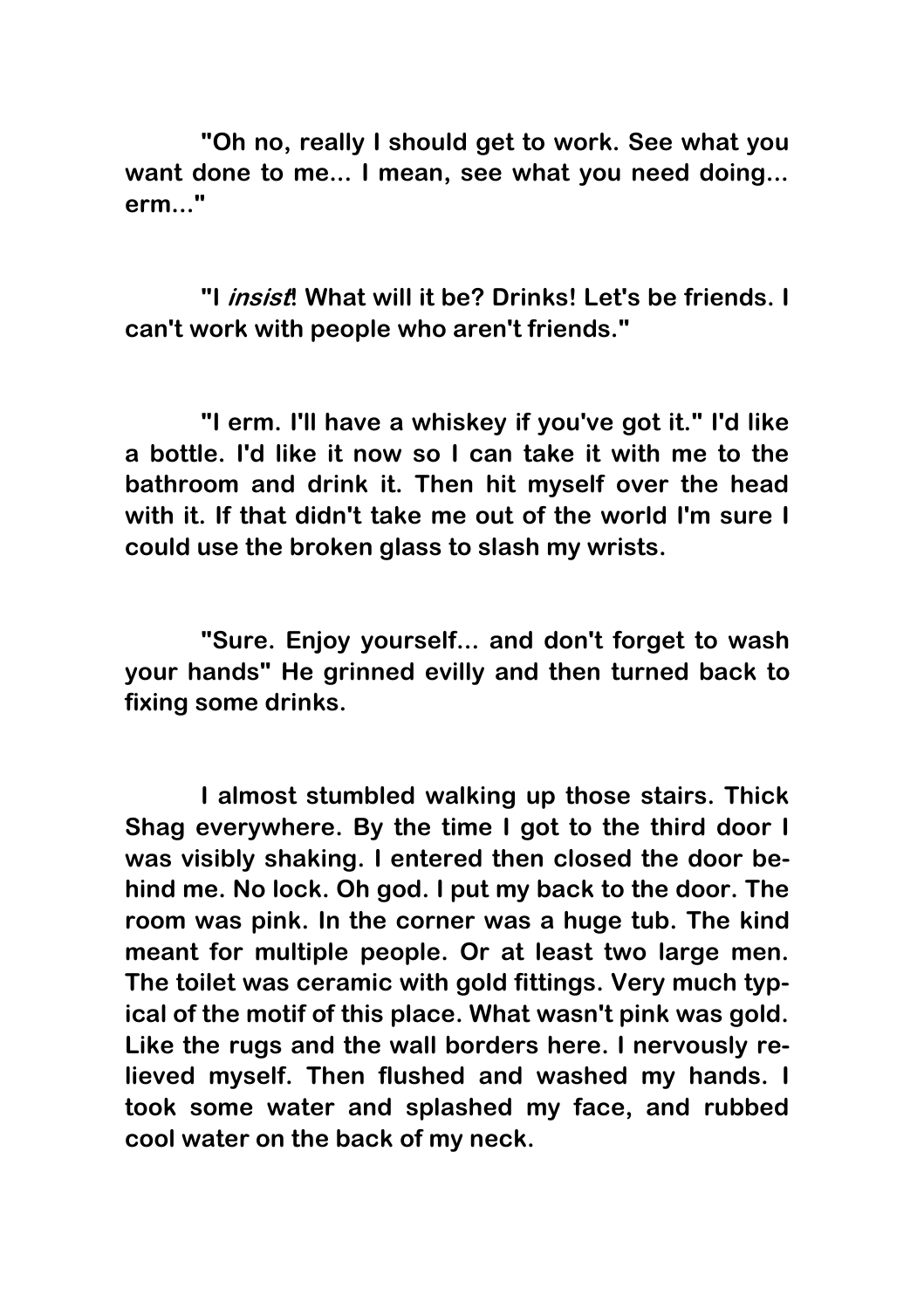**'Get a grip' I told myself. 'You'll be fine. Just do the job and get out'.**

**Job? What job? What the hell was it this man wanted me to do?**

**I left with trepidation. What would come next? He was sitting on the chaise-longues. Legs crossed, stirring what appeared to be Martini with a plastic stick. "I have Whiskey but I made you a Martini too, thought you might like it. Martinis are fun." There was another one sat on a small table at the end of the chaise longue, between it and him was an empty seat. He patted it with his hand "come. Lets sit and get to know each other."**

**"Erm... Mr Flair. I really should get to work. You should show me what you need."**

**"I need you to come sit here." His eyes flashed. This man was really scaring me. "Like I said I don't have anyone working for me who isn't my friend, so we need to become friends. I reward my friends well."**

**I gulped again. I walked over and sat stiffly on the seat. I lifted the Martini and sipped it. I hate Martini.**

**"So, how long have you been in this line of work?"**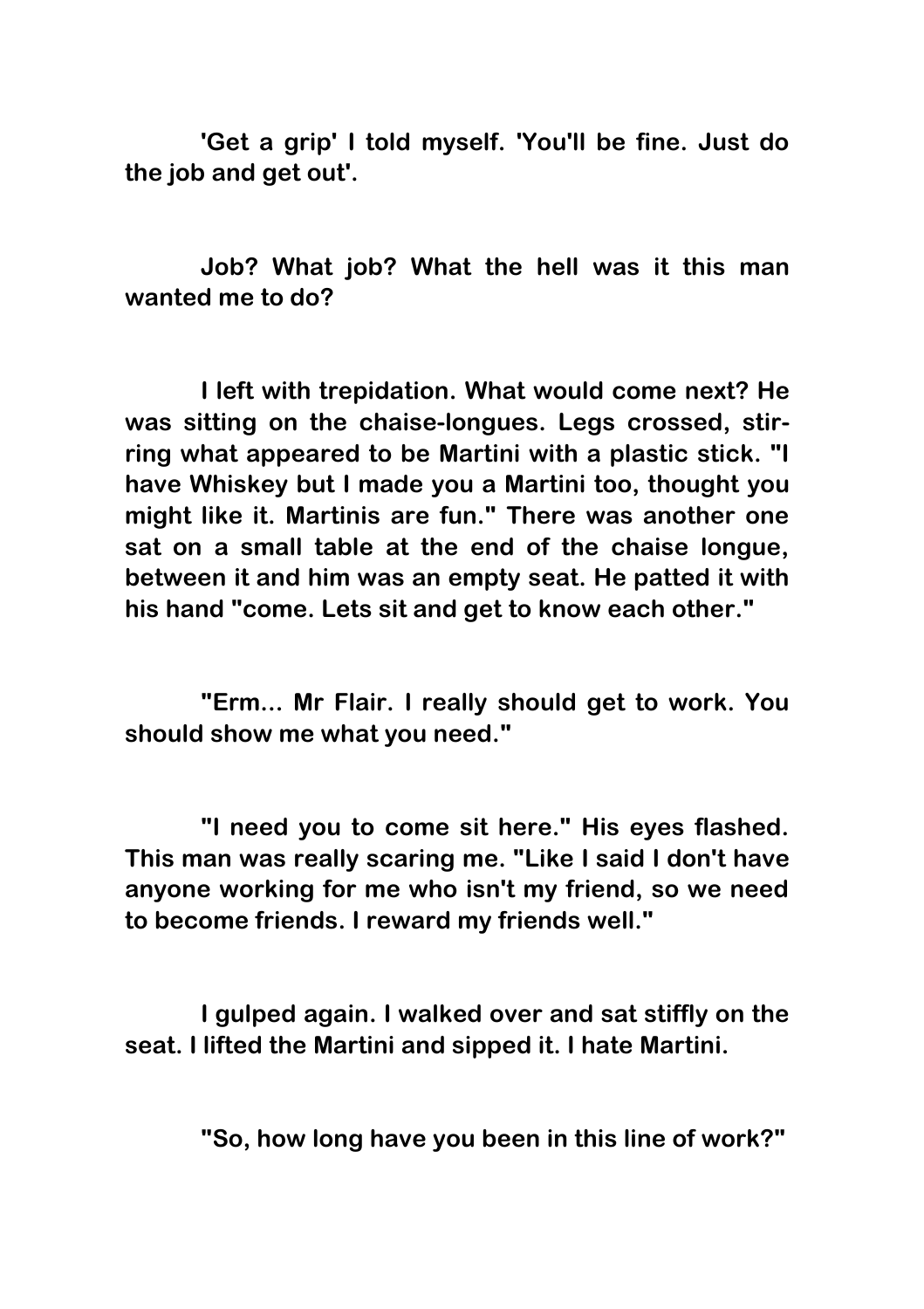**"About six years. Before that I worked for a company doing roughly the same thing. And y... you?"**

**He grinned again and drank some of his Martini. He lounged there. Staring at me. My eyes wanted to pop out of my head and scamper out of a crack in the wall and go home. Home to bed where they would crawl under the covers and sit there staring at the darkness. The beautiful darkness.**

**His grin continued. Then...**

**"Whoww!"**

**I jumped in my seat. He laughed. "You're nervous. You are too tense. You need to learn to relax." He stood up. C'mon and I'll give you a tour of the old Flair homestead."**

**I stood up. He lead the way into another room which seemed to be a lavish study. "This was designed for me by the french designer. Andre Yance. You may have heard of him. He did the design on the room for Madonnas first kid. He's got a great eye.**

**"Yes, it's lovely. I like er... I like the two tier bookcases."**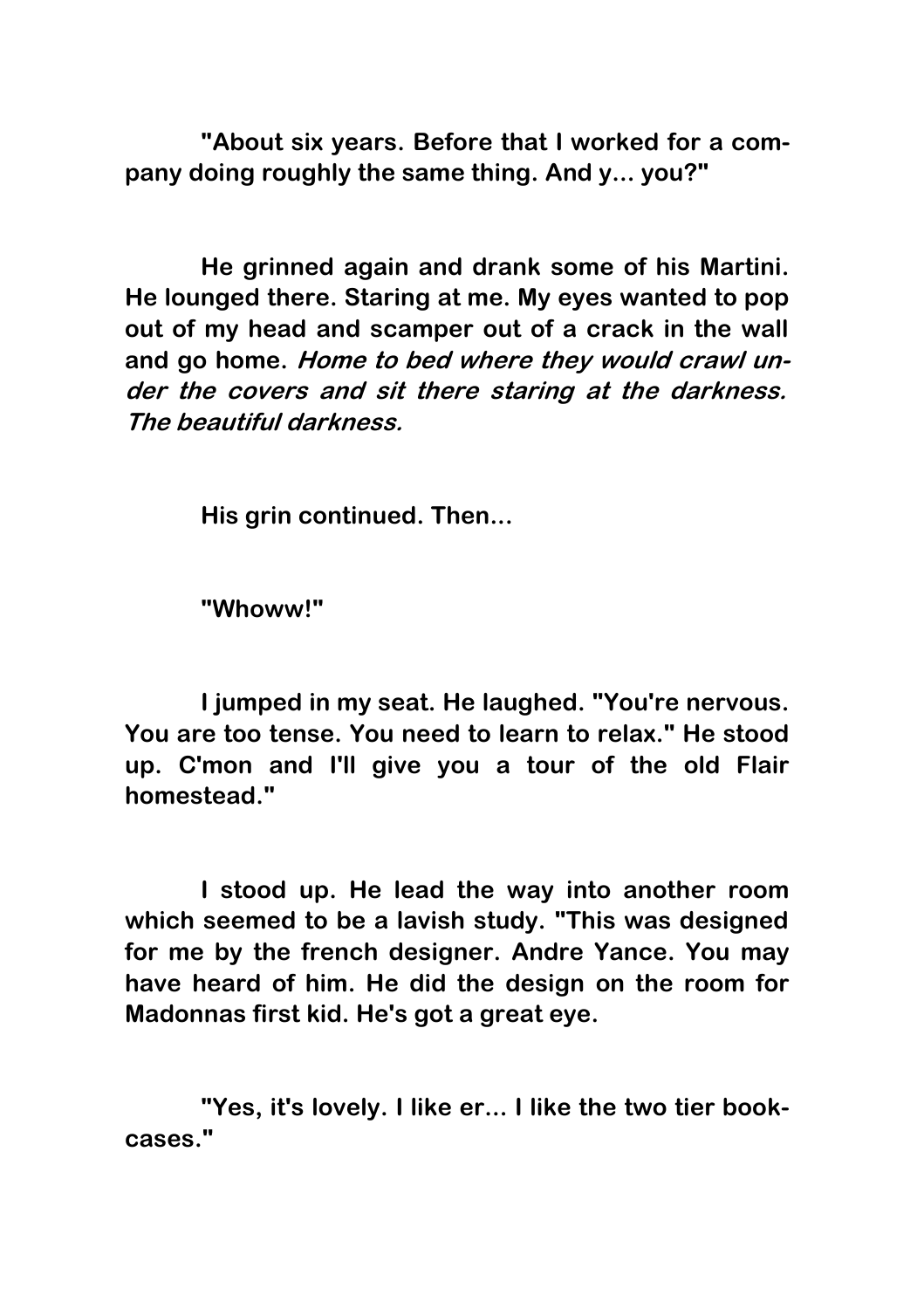**"Yeah, but it's mostly ornamental. In my line of work I don't really have that much time to read. Come see the dining room."**

**The dining room turned out to be part dining room, part conservatory. A classic oak dining table and thick chairs arranged in a small contained jungle of rubber plants and small trees. In the centre was a few Bonsai trees.**

**"The wife loves the bonsais. Personally I think they need too much work."**

**Wife! Oh lord. Perhaps this is all just part of his eccentric stage routine. Wife. God. I can see her now. Older former model type, probably embittered and cynical. Seen as cold. She wears the trousers. She would arrive home any minute now and shout and say 'Why is this man just standing around? Why isn't he working? I'm sick of you hiring these bums Ric. If he's not working he can get out... and not expect no gratuity from me.'**

**Any minute now.**

**"Are you married?" he asked.**

**"Erm.. no, no... I used to live with someone but it didn't work out."**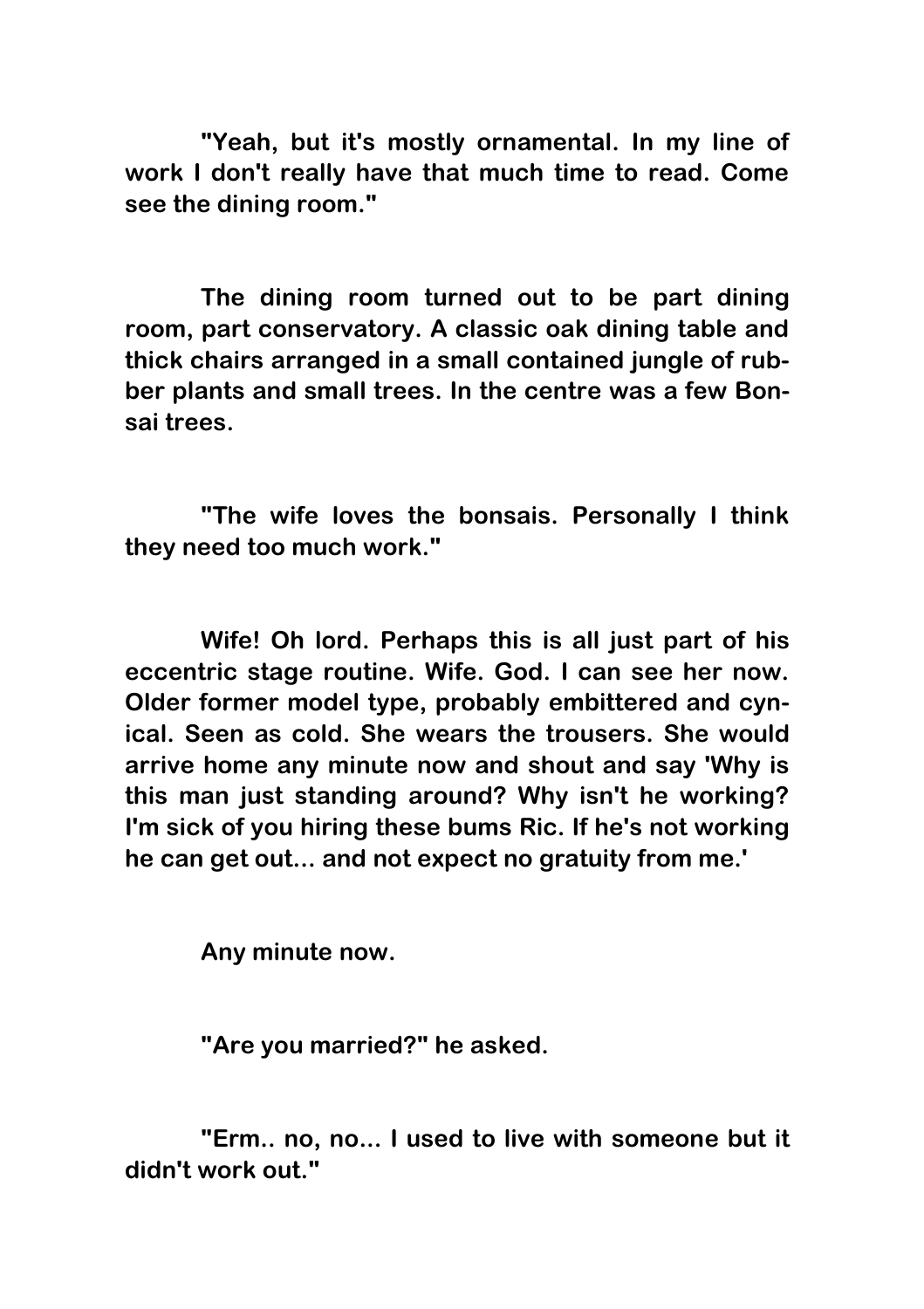**"You're better off. Believe me. Better to live alone and have your freedom."**

**He lead me into another room. Looked like a gym. Many examples of expensive exercise machinery lay about the room and in the centre, in front of a ballet bar and wall length mirror lay a huge padded mat.**

**"This is where I practice my 'art'"**

**"It's a great looking gym."**

**"My friends can come over and use this gym anytime they like. If we get on ok together it's another perk you have to look forward to." He grinned, then flicked his professionally sculpted hair toward the mat. "Ever tried it? Wrestling I mean?"**

**"Erm. No. No, not really my thing."**

**"Ah you are missing out. One of the few remaining true arts. It pre-dates acting and Shakespeare and all that crap. C'mon and I'll give you a quick lesson."**

**"No, no Mr Flair. That's ok. I wouldn't be any good."**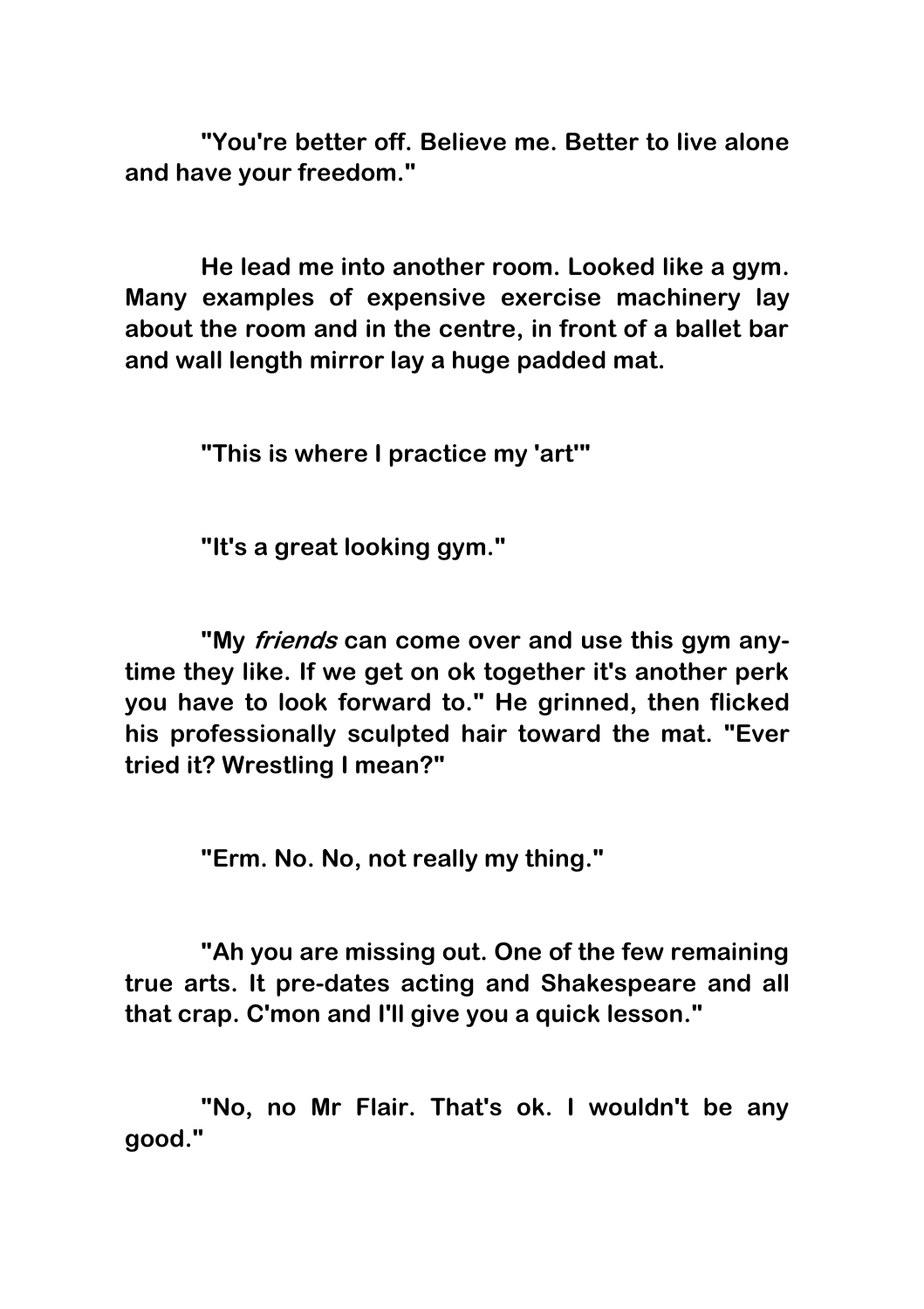**"You won't know until you try it. C'mon." He grabbed my arm and pulled me toward the mat. His touch caused my body to lock up.**

**"Get your shoes off and your jacket." he demanded.**

**I was starting to sweat. I could feel great big rivers of perspiration beading up on my eyelids. I wished they'd fall down and drown me. "Erm."**

**"C'mon," he grinned and clapped his hands. Ready for action. "Don't worry I won't hurt you." he grinned.**

**What could I do? Oh good god what could I do? I clumsily removed my jacked and shoes and set them to one side carefully.**

**He took my arm and led me onto the mats. He grabbed my other hand and twisted me around and suddenly I was on the floor.**

**He was grinning, leaning over me. Hair rock solid with the hair spray I could now smell. Grinning that same incessant grin. His eyes wide and excited**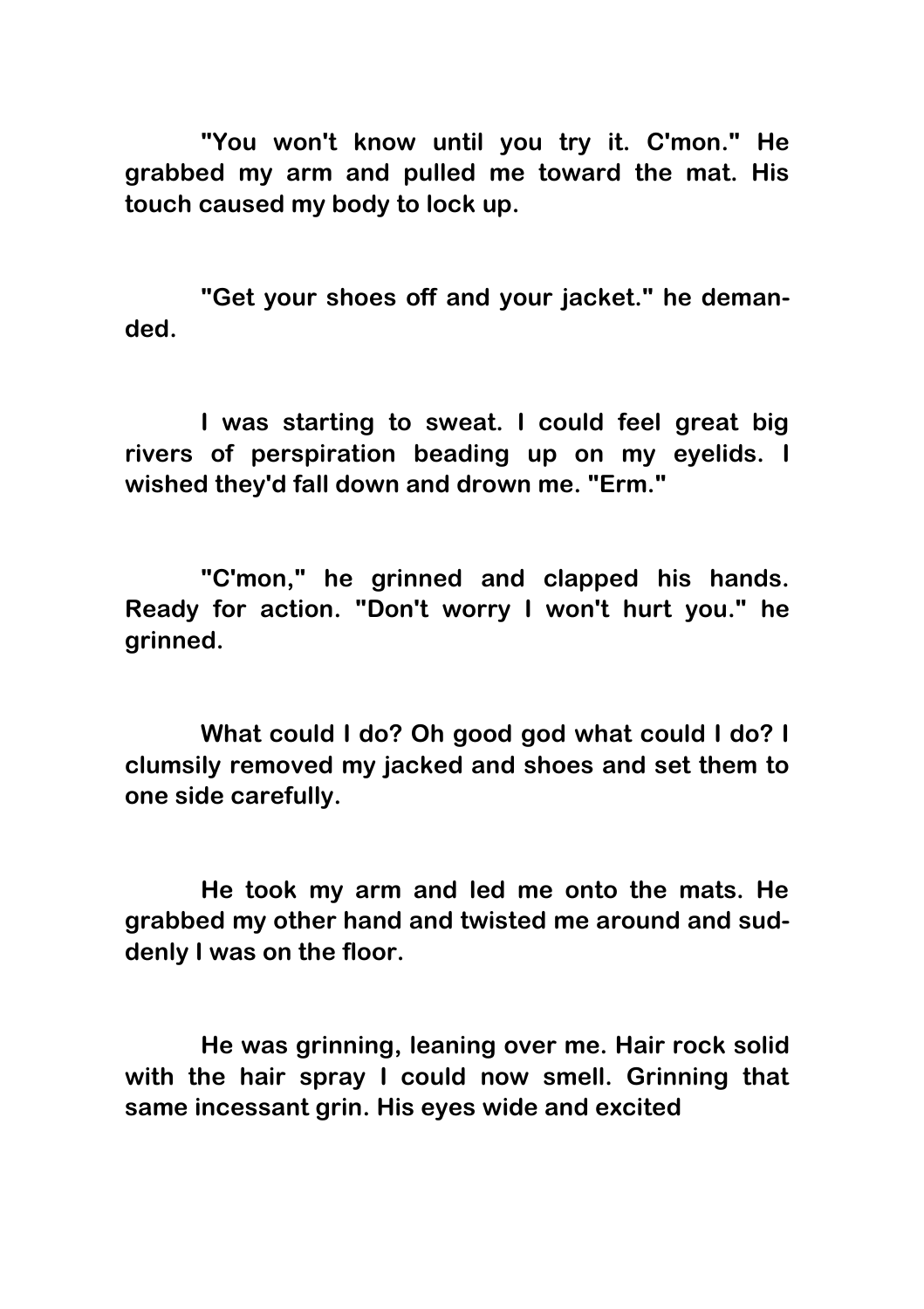**"Whoww!" he yelled.**

**I could smell his perfume and a scent of masculine body odour from his bronzed and oiled skin. "That was an easy throw. Didn't hurt you did I?"**

**"No" but I was very uncomfortable.**

**"I'll show you and you can do it on me." He drew me up with his strong arms like I was a small child. "Now, take my hand like this:" He moved me around and I took his arm "Now move your weight against me... here" I followed, his martini and gin breath mingled with a touch of halitosis washed over my face. "Now, lean here and push against my leg.. like... so" we both went over and I ended up on top of him on the ground.**

**"Whoww!"**

**He yelled it into my face and laughed. I tried to stand but found I was locked with him. "You are good" he said. "How does that make you feel?"**

**"Erm... a bit... erm..." I fished for words. Words that wouldn't sound either suggestive or insulting to his 'art'. I found it difficult. I was finding most intelligent thought difficult.**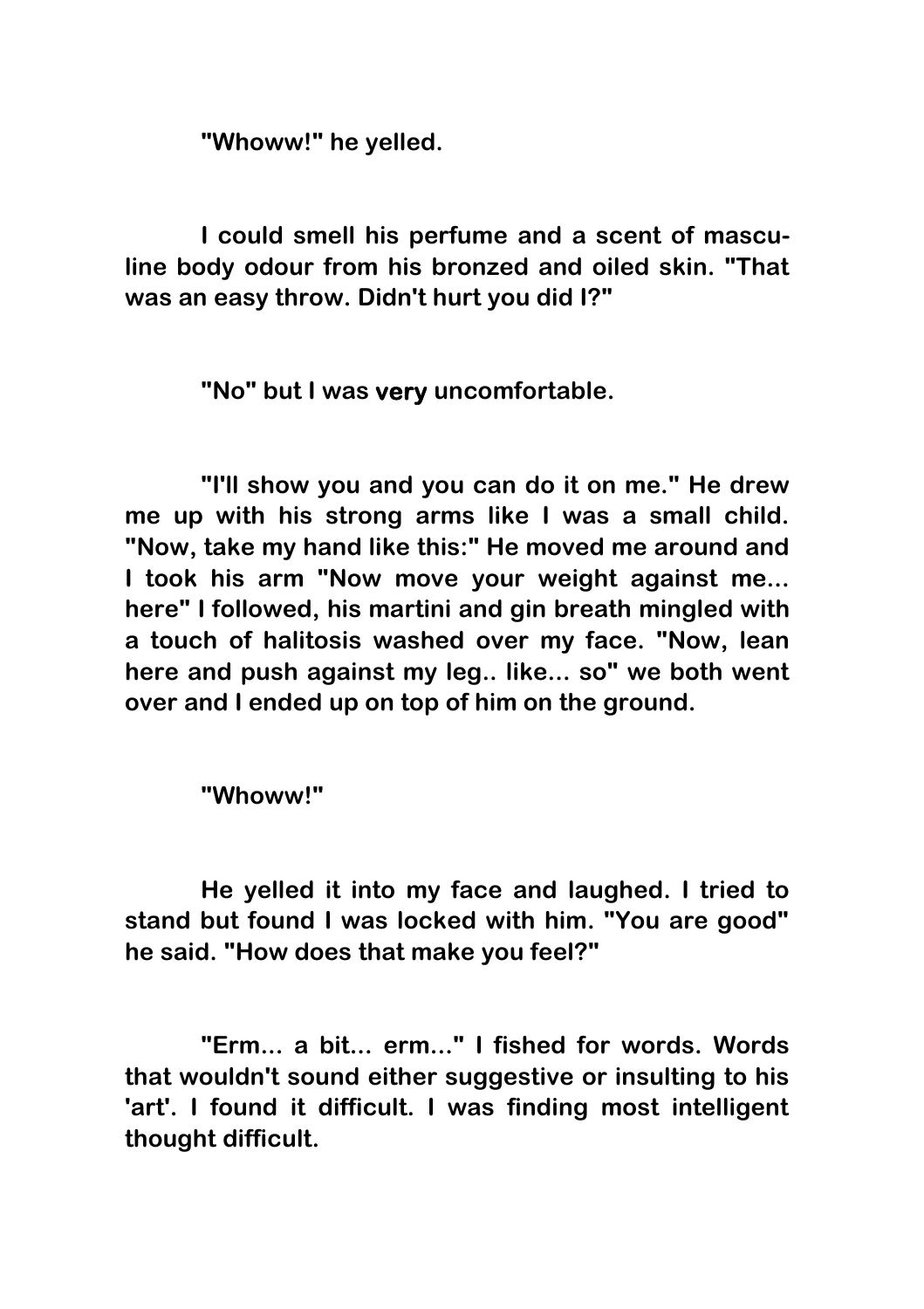**He laughed. "Do you know how it makes me feel?"**

**"Erm..." I just looked at him. He looked down. I followed his gaze. His gown had fallen open. He was naked beneath and a stubby, but thick, erection was pressed against my calf. I gulped again. More visibly and audibly than ever before in my life then my eyes flicked back up to his face. He was glaring at me with those eyes and the grin had become the grin of satan himself. And he yelled...**

**"Whoww!"**

**At home. I lay in bed. The empty bottle of pills lying on the floor where it had landed after it rolled from the bed. My face and body grey and cold. My curtains drawn. My door closed. They'd find me when the neighbours smelt my decomposing corpse in a few weeks, stuck to the sheets by spoiled bodily waste and fluids, but until then I would lie alone. MY corpse doing what corpses do when they have finally shut down. Solitude beyond that ever achievable in life. Safe at last from the harsh confusion of the world outside.**

**I pulled myself away from him finally; when he let go and I landed on the floor near the wall at the opposite side of the room. I got up and grabbed my jacket and stood with my back to the wall.**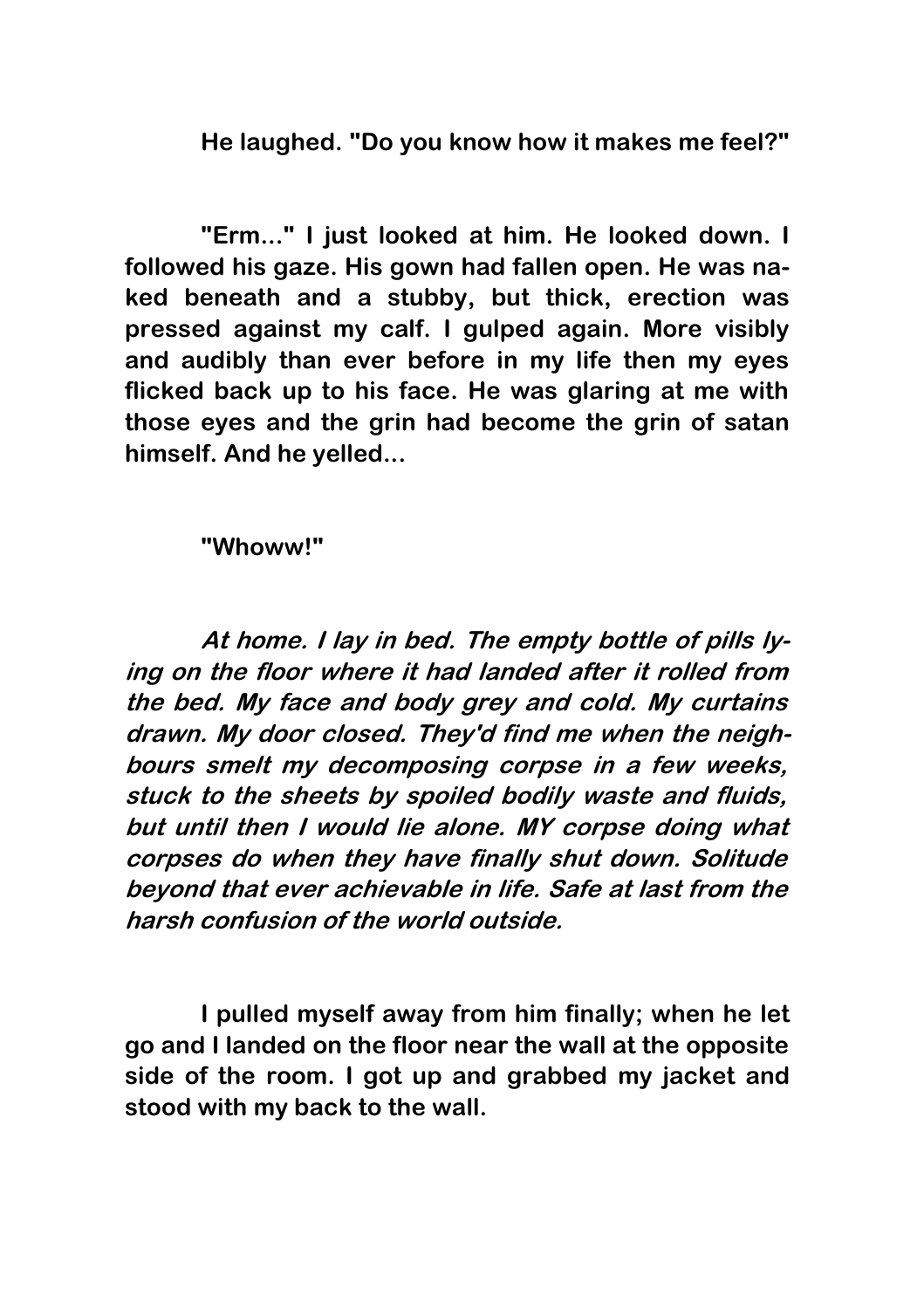**"What? Look, I'm not... into this... ok."**

**He grinned from where he was. Sitting on the mat. Legs crossed, hands on naked hips. Chubby boner pointing at me.**

**"Whoww!"**

**And I ran. Into an exercise bicycle to my right. I toppled over it clumsily onto the floor.**

**"Be careful." He stood up. I ran out into the dining room. He followed. Standing in the doorway, legs akimbo.**

**"Whoww!" he yelled.**

**I lifted a chair and set it between me and him.**

**"Mr Flair. Look. Seriously. I'm just here to do a job. That's all. I'm not into this sort of thing. Really..."**

**He pulled the chair to himself, reversed it and sat down pushing his exposed and excited genitals through the space in the back of the chair.**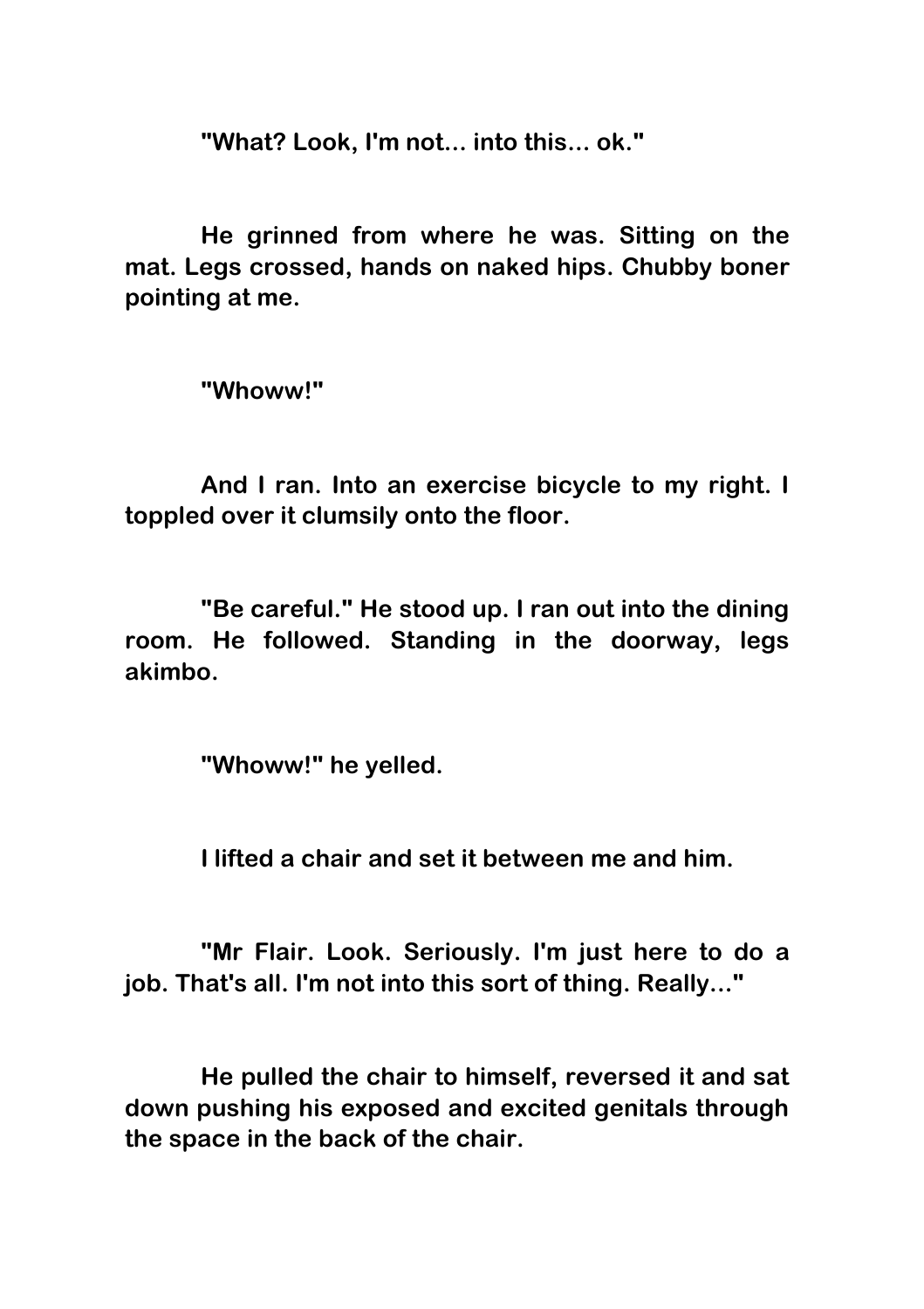**"You need to relax. We could have some fun. Loads of jobs for you I'd like you to do for me."**

**He grinned once more and his muscular pecker twitched of its own accord. A second later I was scrambling towards the front door. I couldn't get it open. The door was locked and locked with a key. A key that was still in Flair's pocket. The pocket of his gown. The gown he was wearing. The gown that once concealed his family jewels and I so much wished would conceal again.**

**"Leaving? But you haven't finished the job that I called you here for. I'd be very disappointed I'd hate to have to tell people you leave jobs unfinished... Customers left..." he gave me that horrifying smile "...unsatisfied."**

**Like I give a fuck??! I'd move to another town and flip burgers for the rest of my life if I can get the fuck out of here and away from this aggressively perverted fop.**

**I rounded on him and forcefully asserted myself "Mr Flair! I don't enjoy working in this kind of situation and under this kind of pressure. Right now I would just like to leave. Please may I have the key?"**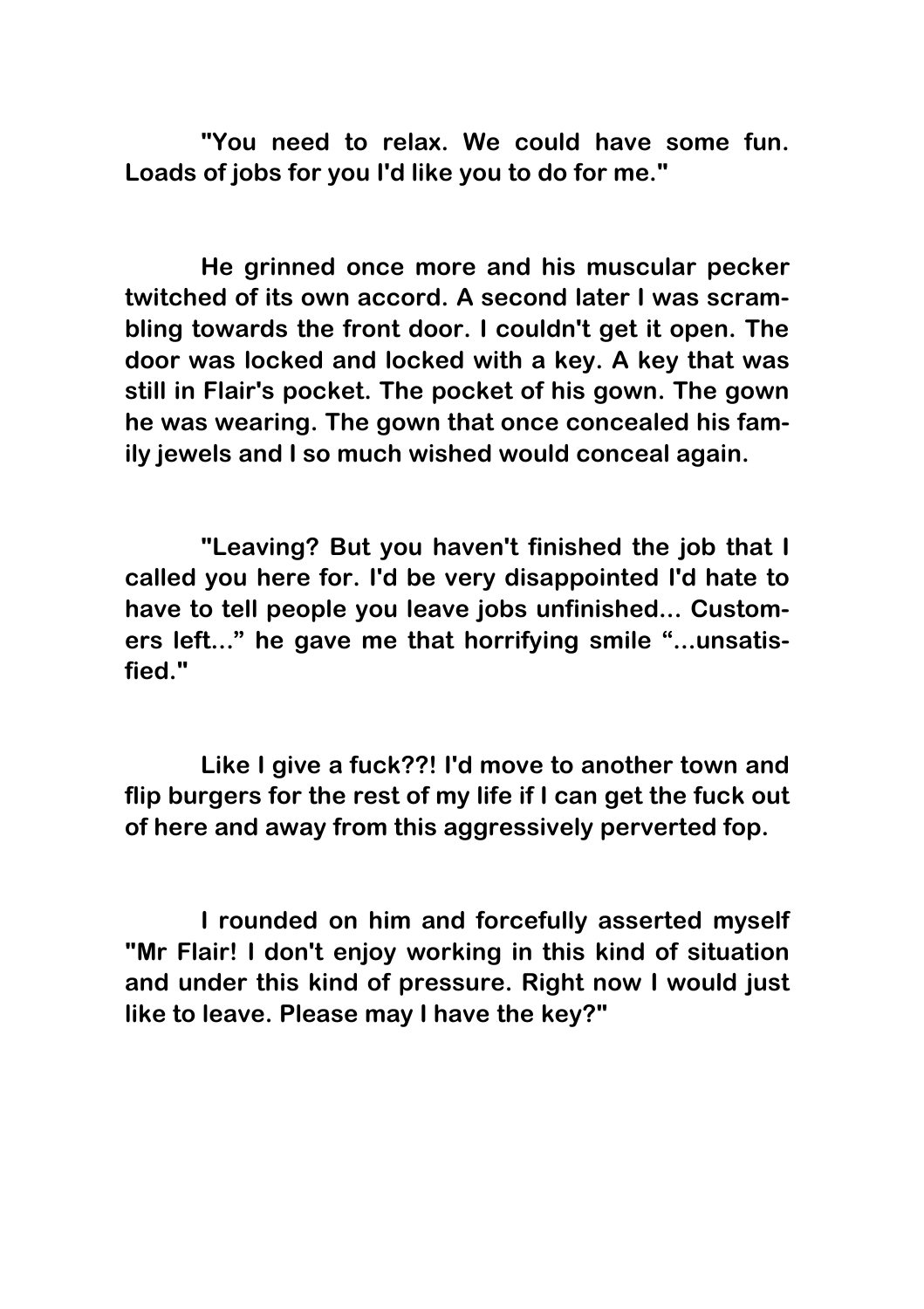**He put his fists on his hips and sighed in an exaggerated fashion, then said "Ok, I'm disappointed but I won't hold it against you. Here is the key...." and he withdrew the key from his gown pocket "I'll just put it here for you." and hung it, by a golden chain, from the rootof his stunted but stoic manhood.**

**I stared at it as if it was my life blood running from my veins uncontrollably and unstoppably.**

**"Well do you want it or not?" And he gestured toward his tanned and oiled private parts.**

**Something snapped inside me in that moment and the panic that had so far been warming up by the sides of the tracks, finally took off for the 400 metre hurdles. I turned and launched myself at the fullsize glass windows bordering the door that lay between me and my car outside. I bounced off them and landed on a dizzy heap on the floor.**

**By the time I came to my senses again that man was on top of me. He had pinned me down with his legs and his chest was over my face. "You ok? That was silly. Dear me. You've probably had some mild concussion. I think you should lie here for a while. This rug is thick and soft and comfortable. I think you could do with another drink."**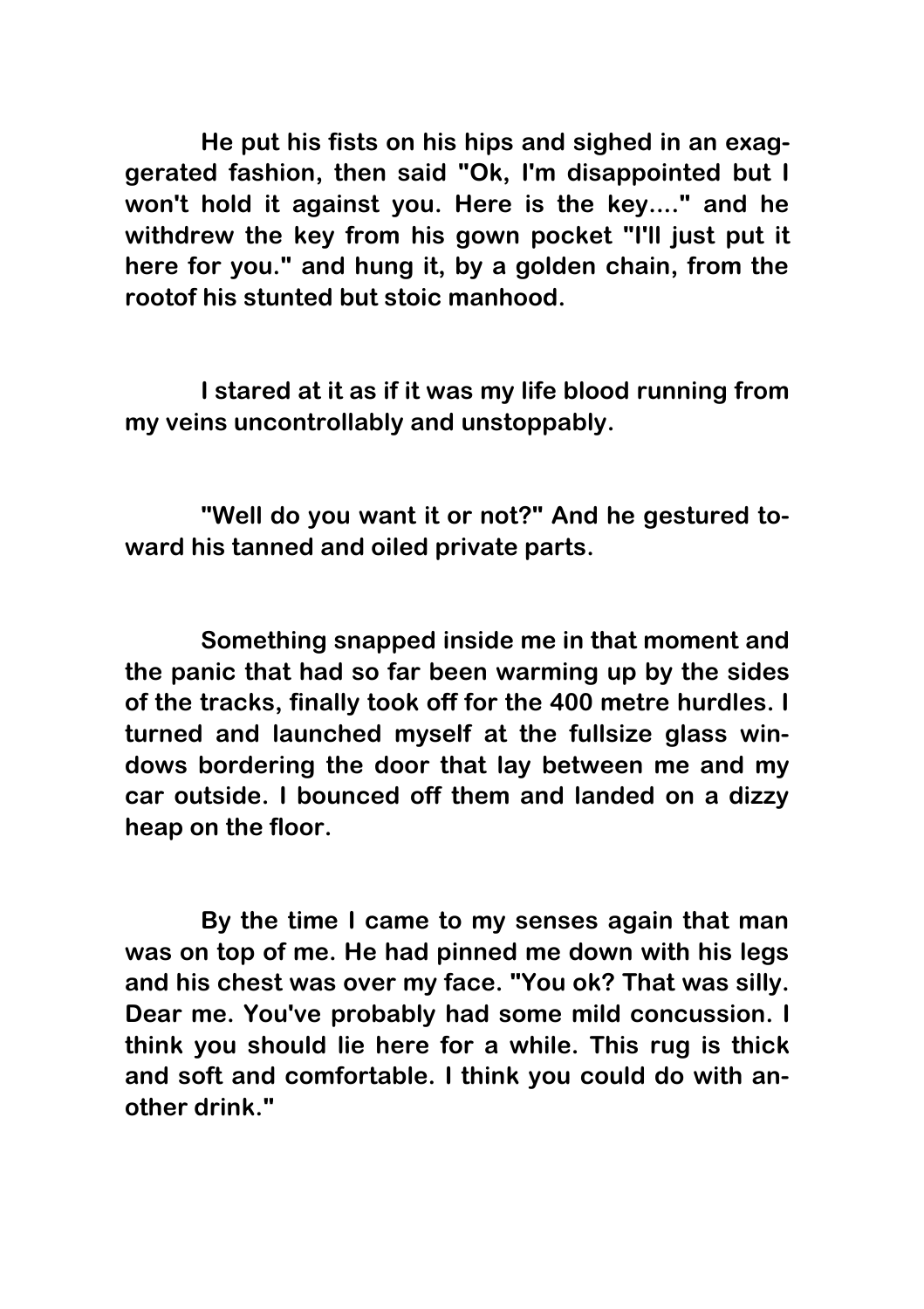**My mind was about to explode. I could feel AND see his still undulating gender against my chest. The chain for the key still wrapped around it and disappearing below his hairless scrotum. I felt sick, but I needed to get out, I felt my very life... or more importantly; my sanity, depended on it. "Yes... yes... ok. I'll lie here. I need a drink."**

**"Sure." He got to rise. I reached out and grabbed his testicles in my hand and he tripped and fell. The key came away in my hand and I scrambled for the front door. He sat on the floor with a look of disbelief on his face. "Whoww! Now you have to marry me boy!".**

**My hand felt like it was going numb already from the feel of that warm and shaven external brain like protuberance. It had been oily to the touch. Everything about him was oily. I fumbled with the key in my numbed hand. He ran up behind me and grabbed me. I almost dropped the key on the floor. I could feel him pressing Himself against my backside. He onced more yelled his trademark:**

**"Whoww!"**

**Into my ear. I cringed and shuddered as his voice rocked my brain and left me hearing fire engines in my head. I fumbled again with the key while he was pulling at me from behind. "C'mon... just a little wrestle! I'll let you win!"**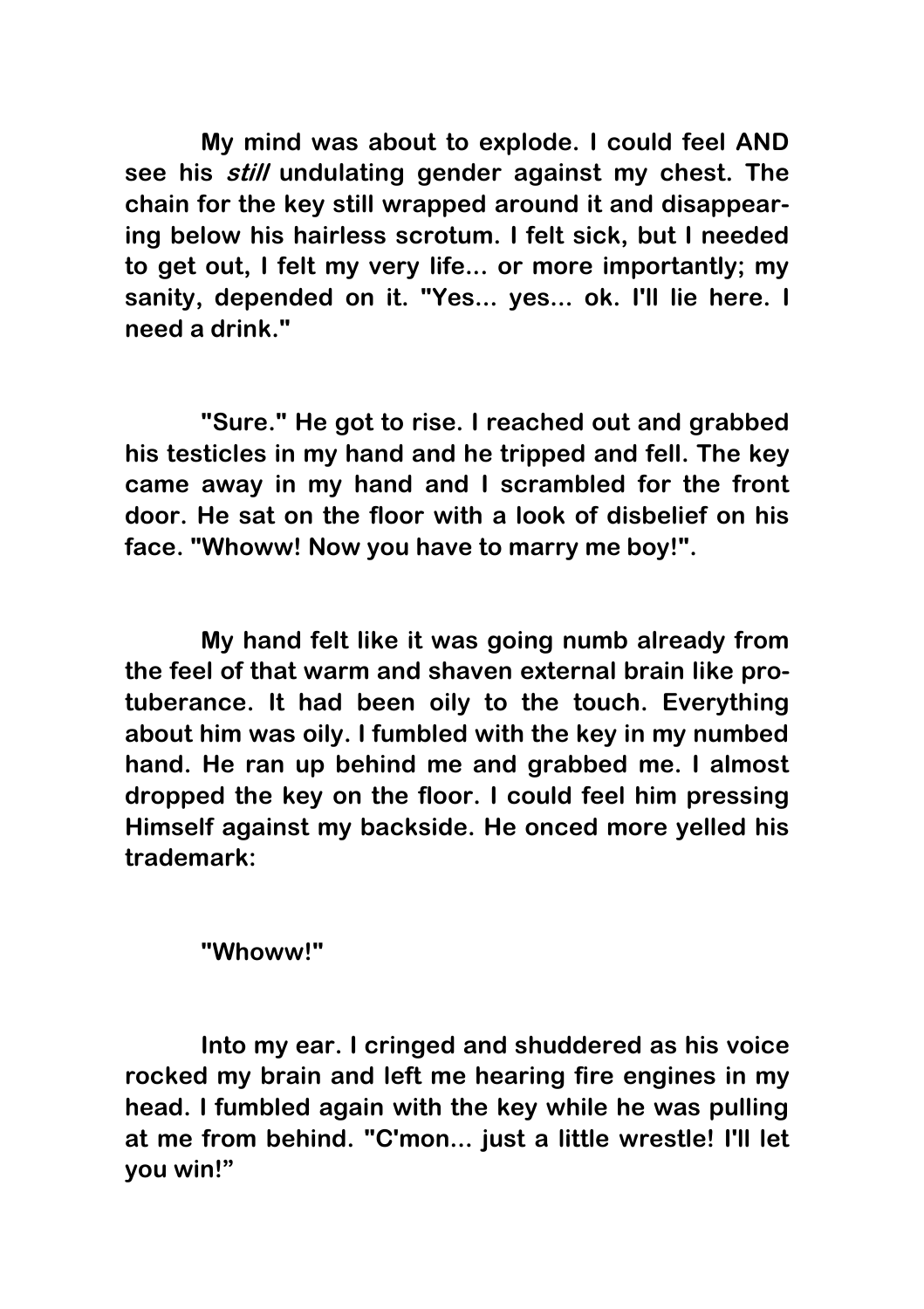**"Whoww!".**

**Uuuunnnggg. I'd unlocked the door but the weight of him was pressing against me and I couldn't open it. If I pull back from the door I would fall into him and I didn't want that. I just want out. I want to leave. I want to just phase out of reality and pass through the door like I was gaseous or made of light or sound. Please let me go!**

**I knew I'd have to back up to get out. I pushed into him and pulled the door and it swung open. He was still holding onto me. My hand was still greasy from his scrotal oil so I lost my grip on the handle and fell over onto him. He yelped.. then followed with another:**

**"Whoww!".**

**I really didn't want to risk him getting on top again. I tried to drag myself up and he pulled one of my arms out of the jacket sleeve.**

**"Whoww!"**

**Dear god STOP it!!! He pulled himself up and we fell forward in the doorway:**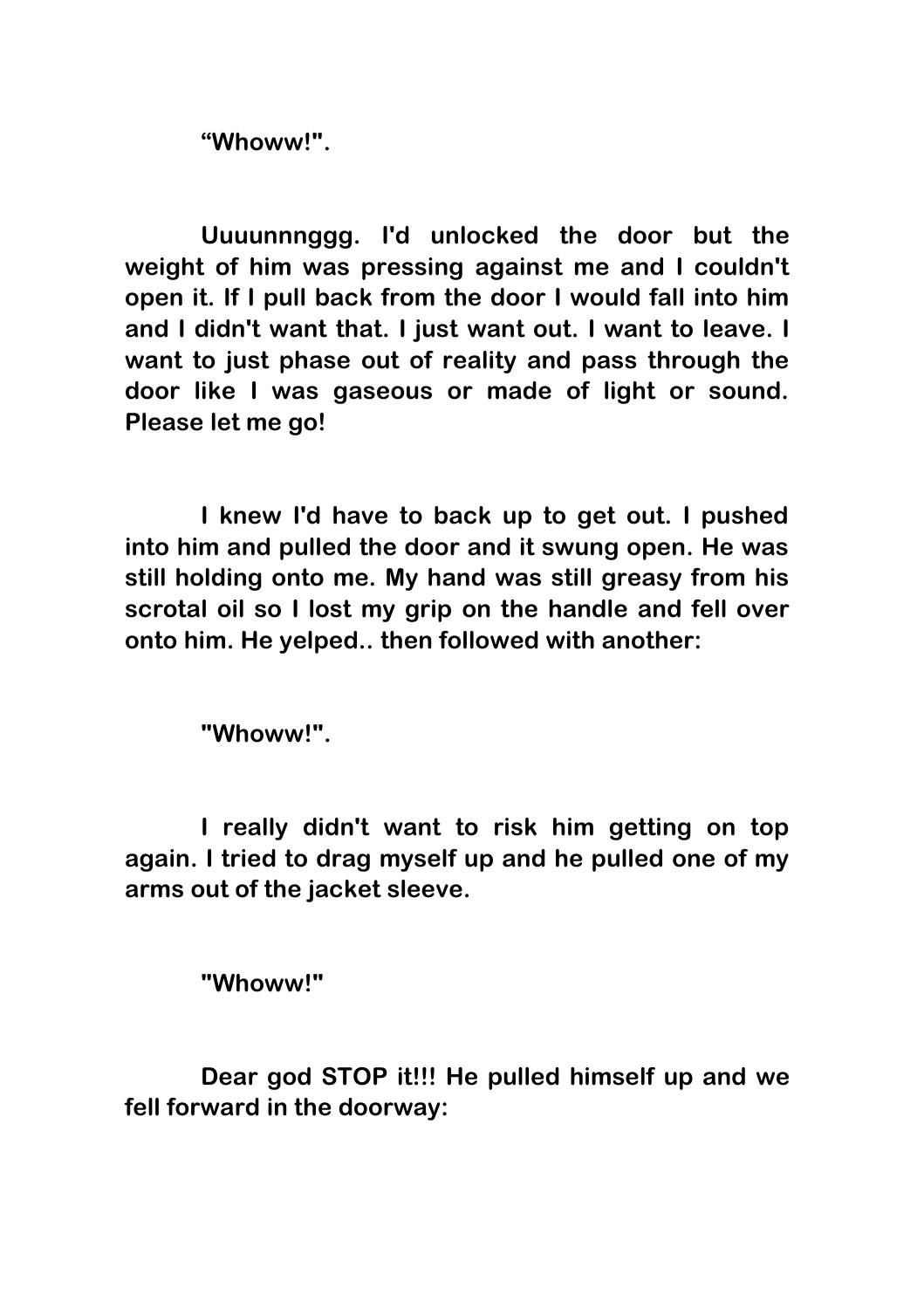**"Whoww!"**

**He yelled into the back of my neck. I could take no more.** 

**I screamed at the top of my voice which seemed to stun him somewhat as his grip on me loosened and I managed to pull myself out from under him. He was laughing now as I struggled away from him and ran out the door and into the driveway towards my car.**

**Oh lord my keys... my car keys... they are in my bag. My bag which was sitting on the floor in his lobby. Fuck it! Fuck the keys! Fuck the car! I just kept running. Down the driveway and out the open gate into the street where I kept running and running until I was spent and I collapsed, luckily enough, near a bus stop. I stumbled over and sat on the wall taking off my torn jacket. An old black woman stood there and looked at me with disgust, then to my jacket.**

**"What the hell is that crap over your jacket? Somebody sneeze or is that bird crap?"**

**I didn't even look. I knew what is was. It was the reason Flair didn't chase me any further.**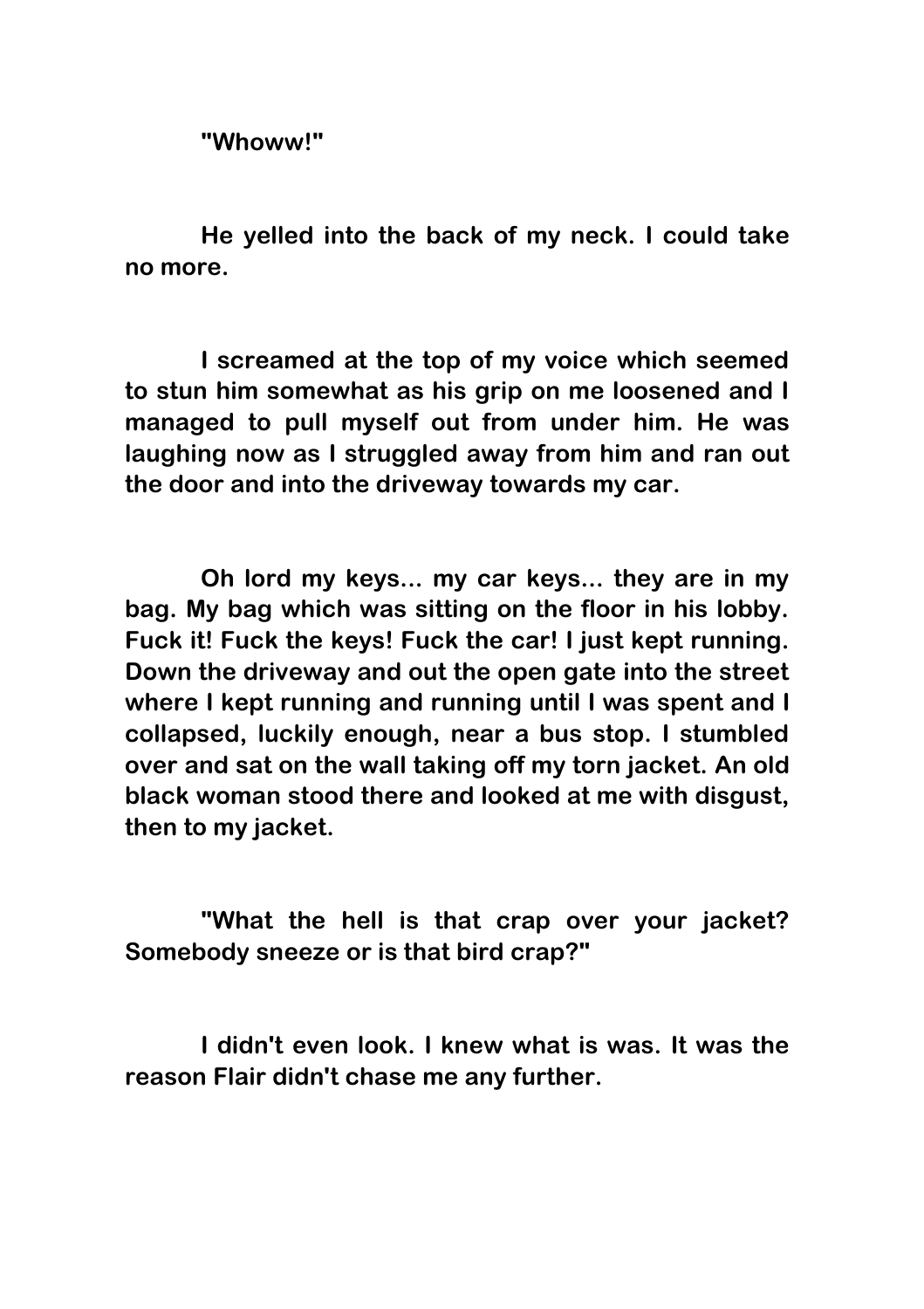**When I got home perhaps I would call the police. Perhaps not. I needed to get my car but I wasn't going back there. Not ever. I'll pay some hoods to get my car back. Then I'll change my phone number and my address too. I think it's written in my log book which is in my bag I don't want him showing up at my apartment.**

**I'll go home and... no, I'll go home to my mothers and I'll shower or bath with the door locked and then I'm moving to another town and I'll get a new job and I'll never ever work for wrestlers again.**

**The bus arrived after about five minutes. I 'forgot' my jacket on the wall. I'd removed my wallet first.**

**After the bus had passed the road leading to Flairs house I'd relaxed a little, but I decided to take up smoking.**

**I lay in my room. Curtains drawn. Lights low. The world outside a distant memory. I lay naked on my bed. Clean after a shower, body still warm and slightly damp. Cigarette in my hand. Enjoying the smoke. Enjoying the way it played in the air before my face. Suddenly the door opened. It was him. Nature Boy. Standing in the door frame, his gown open to expose his oiled and toned but aged nudity. "Time for a rematch! Last you made me win, all over your lovely jacket, and then I won in your bag, and on your phone, but this time I'll make you win! "**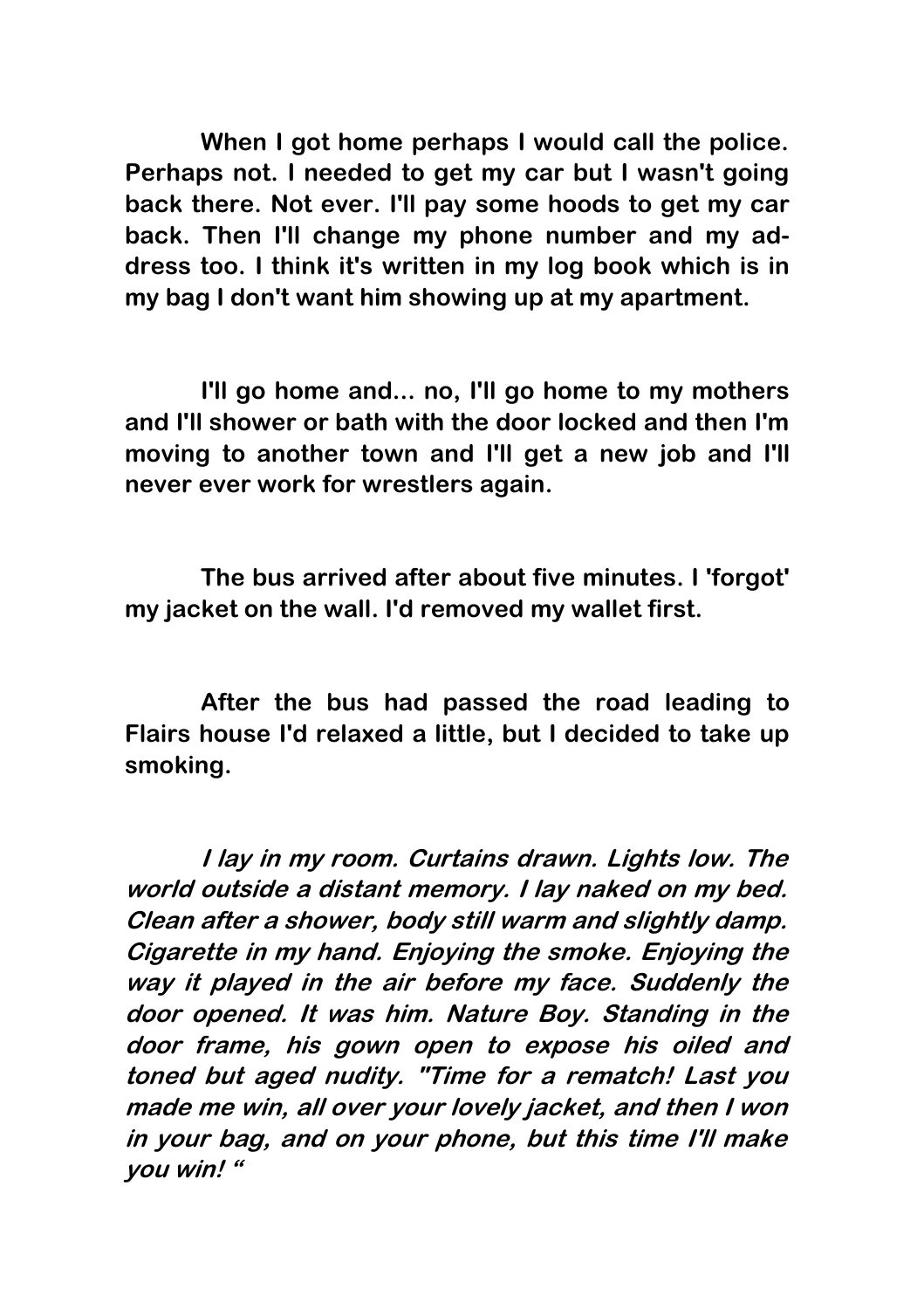**"Whoww!"** 

**And with that he threw himself upon me...**

**I woke up in a cold sweat. Alone in my room... My room no longer felt safe. The drugs the shrink gave me didn't help. Every night the same dream. It'll never stop. He haunts me now. Night after night. Every time I close my eyes. Will there never be an end to this nightmare? I've lost my job, lost my home, lost my mind. All I have is my fear of Flair and his rematches with me every night that remain undecided...**

**He wants me to win, but I'll never win again. I couldn't even if I wanted to.**